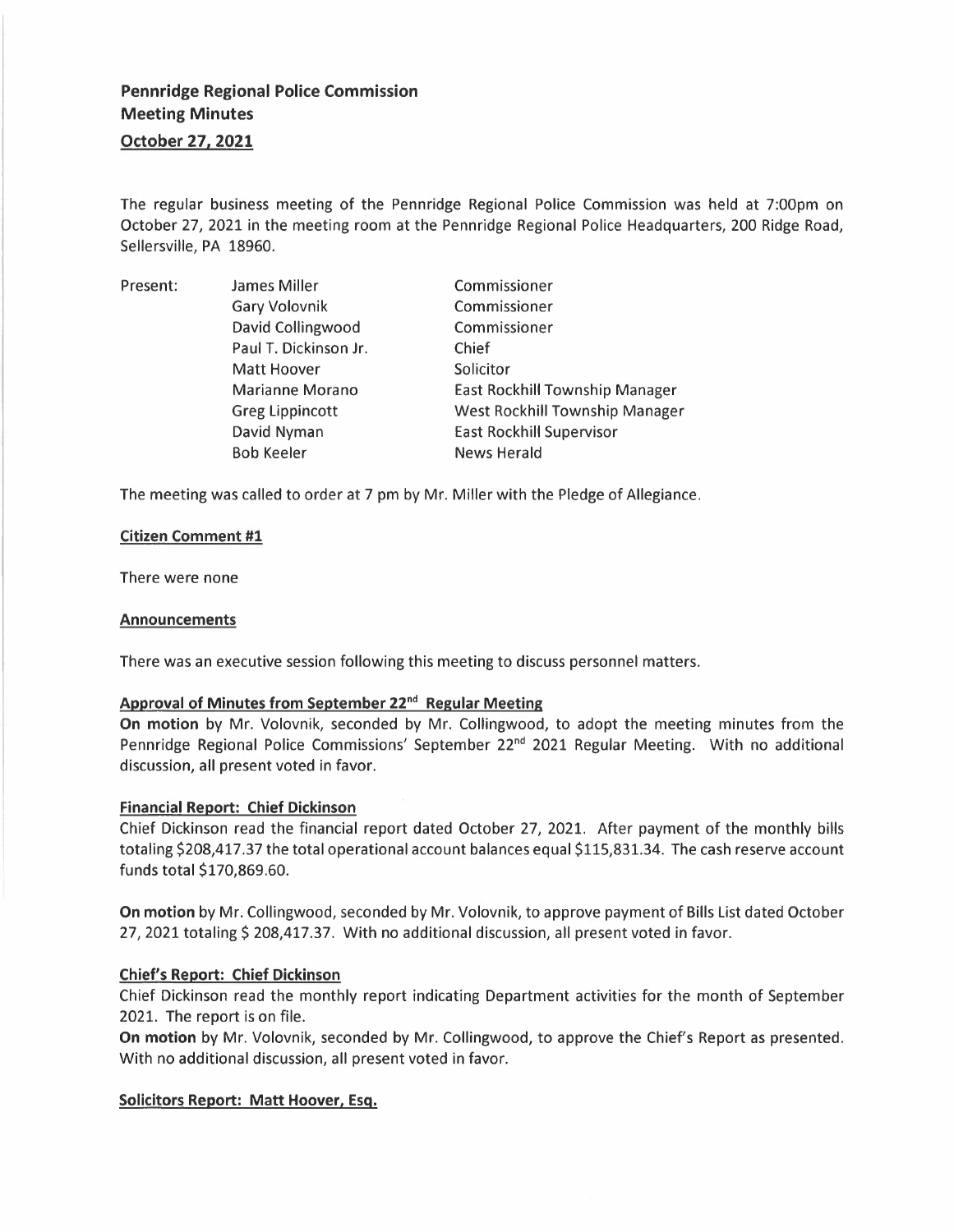There was none.

#### **Old Business**

Update 77-10: Chief Dickinson explained that Car 77-10 will be upfitted the first two weeks of November and that it should be in service by mid-November. All commission members commented about the new vehicle design.

Update on 30<sup>th</sup> Anniversary Badges: Chief Dickinson explained that the badges have been ordered and that they should arrive in time for the beginning of 2022.

## **New Business**

Next meeting is held on November 18<sup>th</sup> 2021

PMRS Uniform Pension Issue: Chief Dickinson explained that in 2020 PMRS was required to refile most of the pension plans and when uniform plan was refiled there was what appears to be a clerical error and the officers' bonuses are not included. It is Chief Dickinson understanding after speaking with Solicitor Rice and also PMRS that the situation can be easily resolved. Commissioner Volovnik asked that the Chief stay on top of this to have a quick resolution.

Request motion to begin promotional process: Chief Dickinson requested permission to proceed with the promotional process beginning early November. The Chief explained that he hoped to have promotions complete late January, early February in preparation of Sgt. Maloney possibly retiring. Chief Dickinson explained to the commission that he is looking at having all the officers' complete letters of intent with two explanations of leadership situations they were presented with. And then are to explain how that decision had a positive or negative impact and what they had learned from the incident. Once that is completed, he will be conducting interview with all the candidates.

**On motion** by Mr. Collingwood, seconded by Mr. Volovnik, to approve to begin the process for promotions as presented. With no additional discussion, all present voted in favor.

# **Citizen Comment #2:**

Commissioner Collingwood expressed concerns regarding the intersection of Three Mile Run and Rt. 313 and the two recent fatal traffic crashes. Collingwood expressed his concerns and inquired what if anything the commission could do to prevent future crashes. Chief Dickinson expressed that the crashes appear to be the result of operators not stopping for the stop sign. Commissioner Volovnik expressed that East Rockhill Township has taken action at the intersection many times before and explained that additional actions have been taken to warn drivers. East Rockhill Supervisor Nyman inquired about the Chief reaching out to Pennsylvania State Police and set up RADAR details at that intersection. Chief Dickinson stated he would look into the possibility.

East Rockhill Township Supervisor Nyman inquired about the Shop with a Cop program and suggested we utilize our social media to drum up support for the program. Chief Dickinson said he would consider doing that.

Pennridge Regional Police Commission October 27, 2021 Minutes pg.2